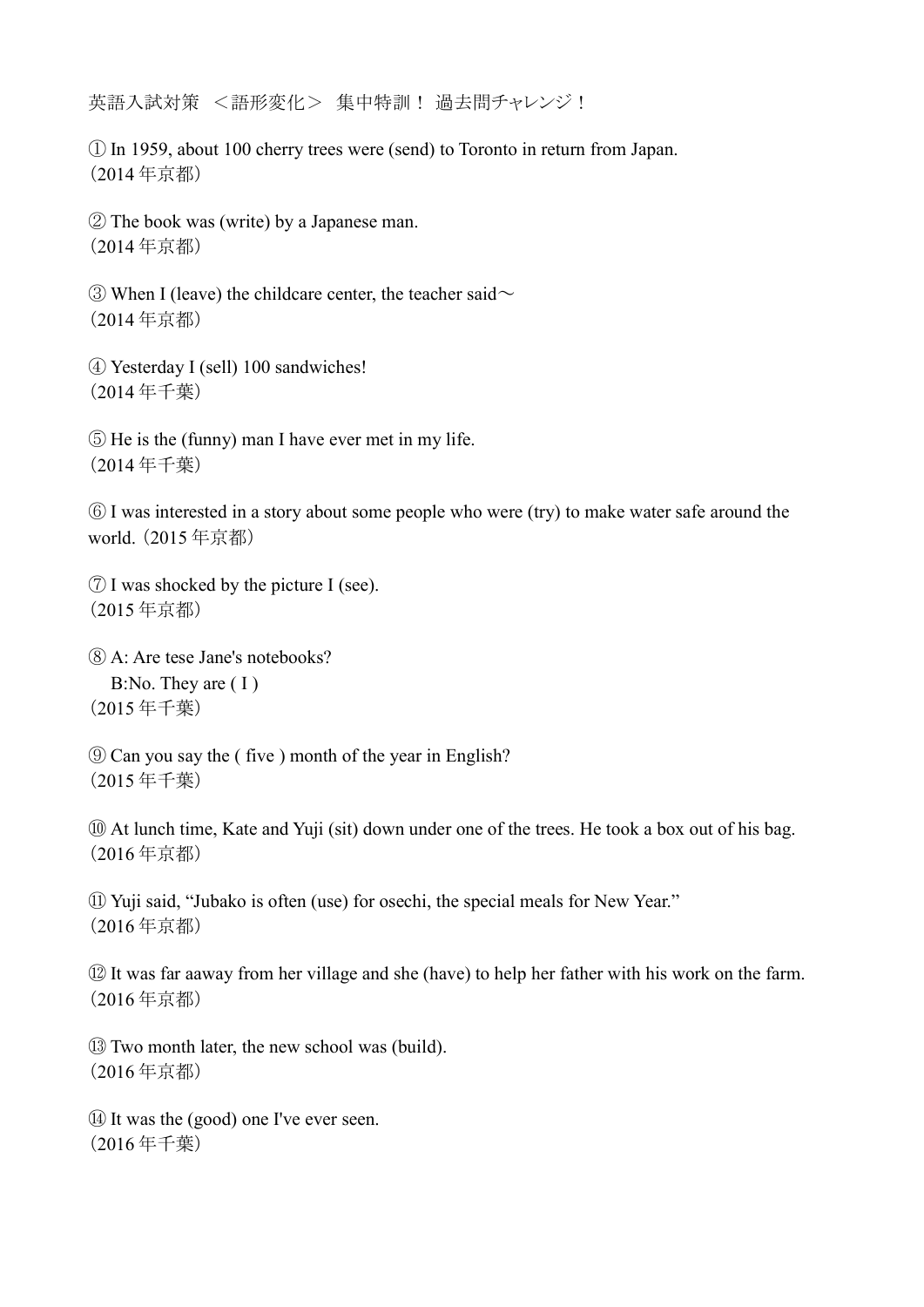⑮ A: This CD player doesn't work. B: Oh, really? It (break) again! (2016 年千葉)

⑯ Thank you for (join) our team (2017 年京都)

⑰ Kendo has (bring) me back here. (2017 年京都)

 $\Omega$  A woman (work) at the shop heard that and said,  $\sim$ (2017 年京都)

⑲ A: Who read this book?

 B: Takashi (do). (2017 年千葉)

⑳ One day, I (find) a guitar school in my city. (2018 年京都)

㉑ I smiled with the other members and Korean guitarists. The Korean people (listen)to the concert wer excited and looked happy.

(2018 年京都)

㉒ We can't dance like them without (practice) many times. (2018 年千葉)

㉓ After we (finish), we went outside. (2019 年京都)

㉔ It is important to know that there (be) some different ways to make electricity. (2019 年京都)

㉕ I have never (visit) any one of these countries (2019 年京都)

㉖ She wanted him to know more about her and (spend) a lot of time with her. (2019 年京都)

㉗ First, we (choose) a story about a man who had a trip around the world with animals. Then, we decided each role like actors and stagehands. (2020 年京都)

㉘ Have you ever (hear) that each bee has its own role? (2020 年京都)